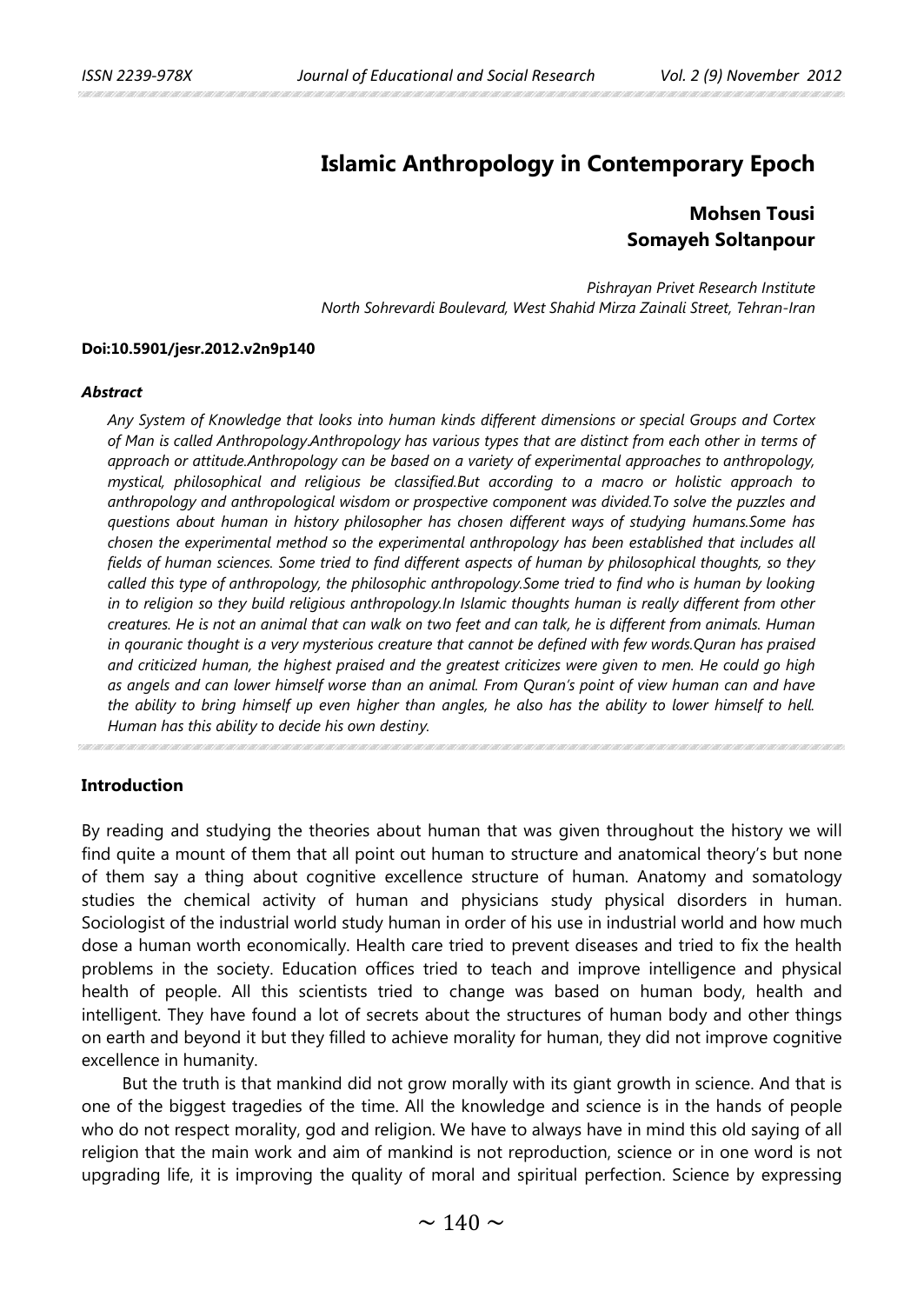qualities in mathematical language putted the spiritual and moral quality unqualified to be measured so they slowly had been forgotten.

While what can be measured in mathematical language is not more important than what cannot be measured. Maturity and the quality of morality and behavior are the priority of human life.

It is only through religious knowledge that we can understand and find ways to approach morality and human behavior. The failure of social scientists at understanding human behavior and the phenomena of moral – humanity behavior is that they do not believe and did not try to understand the hull complex structure of human. Identifying the human complex structure is out of the ability of natural sciences professionals. Because it's complication are more than the information and the knowledge that these Specific fields of science have.

Human at The same time is an object, a living being and is a center of spiritual activity, like compassion, sacrifice, righteousness and martyrdom…. Closeness to God, piety and faith are more important than eating, sleeping and generate. Biologists and most natural science scholars believe that success in life depends on terms of survival of man and its generation and the increase amount of power and efficiency of the body and intelligence.

In religious thoughts, if man could not or did not gain any good spirit and did not approve his morality and did not try to gain the best for his society and others, he's a loser and unsuccessful in his life. And the real winners and succeeded peoples are:

> " قَدْ أَفْلَحَ الْمُؤْمِنُونَ\* الَّذِينَ هُمْ فِي صَلَاتِهِمْ خَاشِعُونَ\* وَالَّذِينَ هُمْ عَنِ اللَّغْوِ مُعْرِضُونَ \* وَالَّذِينَ هُمْ لِلزَّكَاةِ ا أُمِّي أَمُّوا بِهِ مُسَارِدٍ مِنْ أَيْسَمْ بِهِ مُسَارِدٍ مِنْ أَيْسَمْ بِهِ مُسَارِدٍ مِنْ أَيْ :<br>ا :<br>ا فَاعِلُونَ\* وَالَّذِينَ هُمْ لِفُرُوجِهِمْ حَافِظُونَ\* إِلَّا عَلَى أَرْوَاجِهِمْ أَوْ مَا مَلَكَتْ أَيْمَانُهُمْ فَإِنَّهُمْ غَيْرُ مَلُومِينَ\* فَمَنِ ابْتَغَى :<br>ا ٔ<br>ا َا<br>ا ام<br>ا :<br>ا وَرَاء ذَلِكَ فَأُوْلَئِكَ هُمُ الْعَادُونَ وَالَّذِينَ هُمْ لِأَمَانَاتِهِمْ وَعَهْدِهِمْ رَاعُونَ\* وَالَّذِينَ هُمْ عَلَى صَلَوَاتِهِمْ يُحَافِظُونَ\* ا<br>ا ا<br>ا أُوْلَئِكَ هُمُ الْوَارِثُونَ \* الَّذِينَ يَرِثُونَ الْفِرْدَوْسَ هُمْ فِيهَا خَالِدُونَ " ا<br>ا المستقبل المستقبل المستقبل المستقبل المستقبل المستقبل المستقبل المستقبل المستقبل المستقبل المستقبل المستقبل ال<br>المستقبل المستقبل المستقبل المستقبل المستقبل المستقبل المستقبل المستقبل المستقبل المستقبل المستقبل المستقبل ال ٔ<br>ا ا<br>ا

*"Successful indeed are the believers\* Who are humble in their prayers,\* And who keep aloof from what is vain,\* And who are givers of poor-rate,\* And who guard their private parts,\* Except before their mates or those whom their right hands possess, for they surely are not blamable,\* But whoever seeks to go beyond that, these are they that exceed the limits;\* And those who are keepers of their trusts and their covenant,\* And those who keep a guard on their prayers;\* These are they who are the heirs,\* Who shall inherit the Paradise; they shall abide therein." (Chapter al-mohmenoon 23, verse 1-11)*

Islamic anthropology, applied knowledge and promote public service and their approach to God. Divine Ethics requires that human could recognize himself from others of his rank and could find and define his position to them. This recognition should be based on their evaluation of their personalities and behaviors and others too, for this they should classify behaviors and actions and characters, and understand the association between each type of behavior with each type of personality, find The mystery of the formation and development of a character, and we should know that the character of everyone will start to gain shape after freely choosing the life that it belongs to and that is actualizing emotional behavior so emotional, or sensory perception, learning, memory and recall specific actions and behaviors or actions that are rational and have the integrity could be brought up and shown. So we could say that the uncertain and ambiguous actions and behavior of an individual can be specified and evaluated and they all could be named and can be avoided or be replaced by each other.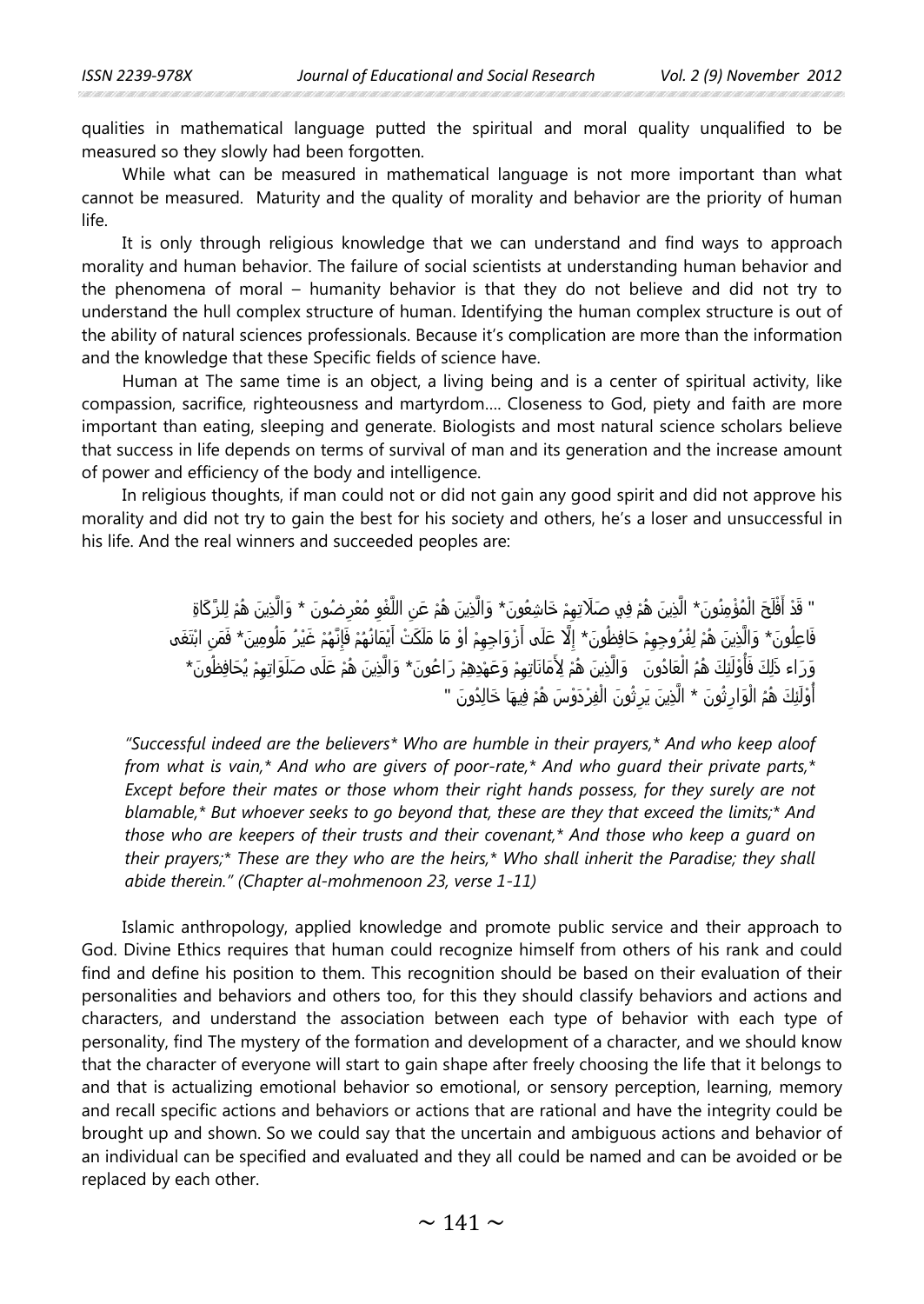Nonreligious scholars and scientists that tried to look into ethics and morality and there influence on human and society admitted that they could not recognize the cognitive excellence of the human.

John Dewey (1859 - 1952) American philosopher, psychologist, and sociologist admit to this inability: "The development therefore of a more adequate science of human nature is a matter of first rate importance. The present revolt against the notion that psychology is a science of consciousness may well turn out in the future to be the beginning of a definitive turn in thought and action. Historically there are good reasons for the isolation and exaggeration of the conscious phase of human action, an isolation which forgot that " conscious " is an adjective of some acts and which erected the resulting abstraction, consciousness," into a noun, an existence separate and complete. These reasons are interesting not only to the student of technical philosophy but also to the student of the history of culture and even of politics. They have to do with the attempt to drag realities out of occult essences and hidden forces and get them into the light of day. They were part of the general movement called phenomenalism, and of the growing importance of individual life and private voluntary concerns. But the effect was to isolate the individual from his connections both with his fellows and with nature, and thus to create an artificial human nature, one not capable of being understood and effectively directed on the basis of analytic understanding. It shut out from view, not to say from scientific examination, the forces which really move human nature. It took a few surface phenomena for the whole story of significant human motive-forces and acts .

As a consequence physical science and its technological applications were highly developed while the science of man, moral science, is backward. I believe that it is not possible to estimate how much of the difficulties of the present world situation are due to the disproportion and unbalance thus introduced into affair."(Human nature and conduct, John Dewey, p.p. 321-323)

Crisis of mankind, it is importance, and the necessity of solving it immediately are the problems that have required the religious anthropology, the anthropology that deals with the processes of degeneration and excellence. We know that the human innate stimuli are such as natural forces and the national capital, that have more effect on the survival and viability of the community than other sources of national wealth, because it is one of the most important part of the social processes. So it is vital to understand it and this is possible only with religious anthropology.

By understanding the human innate stimuli we can find valuable law and social systems for societies. These phenomena help us to understand the historical process, social process, and predict the future of any human community. Religious anthropology provides useful approaches and tips for scholars in sociology. Philosophy, law, psychology, and political science for their research topics, and it give them the ability to not use non-critical categories of psychology and baseless anthropology.

In the religious books such as Quran, Bible, and Torah the God in addition of expressing who he is, he shows the way of reaching to him, what is right and wrong, Facts about human structure and growth and decline of his spirit and the reasons of human behavior and how to evaluate it. The human structure is part of this psychology and anthropology.

Human structure is a system and organization that God has given him:

**ٔ** ″ وَالَّذِي قَدَّرَ فَهَذَى\*الَّذِي خَلَقَ فَسَوَّى″ <u>ً</u>

*"Who creates, then makes complete,\* And Who makes (things) according to a measure, then guides (them to their goal),"*

 $\sim$  142  $\sim$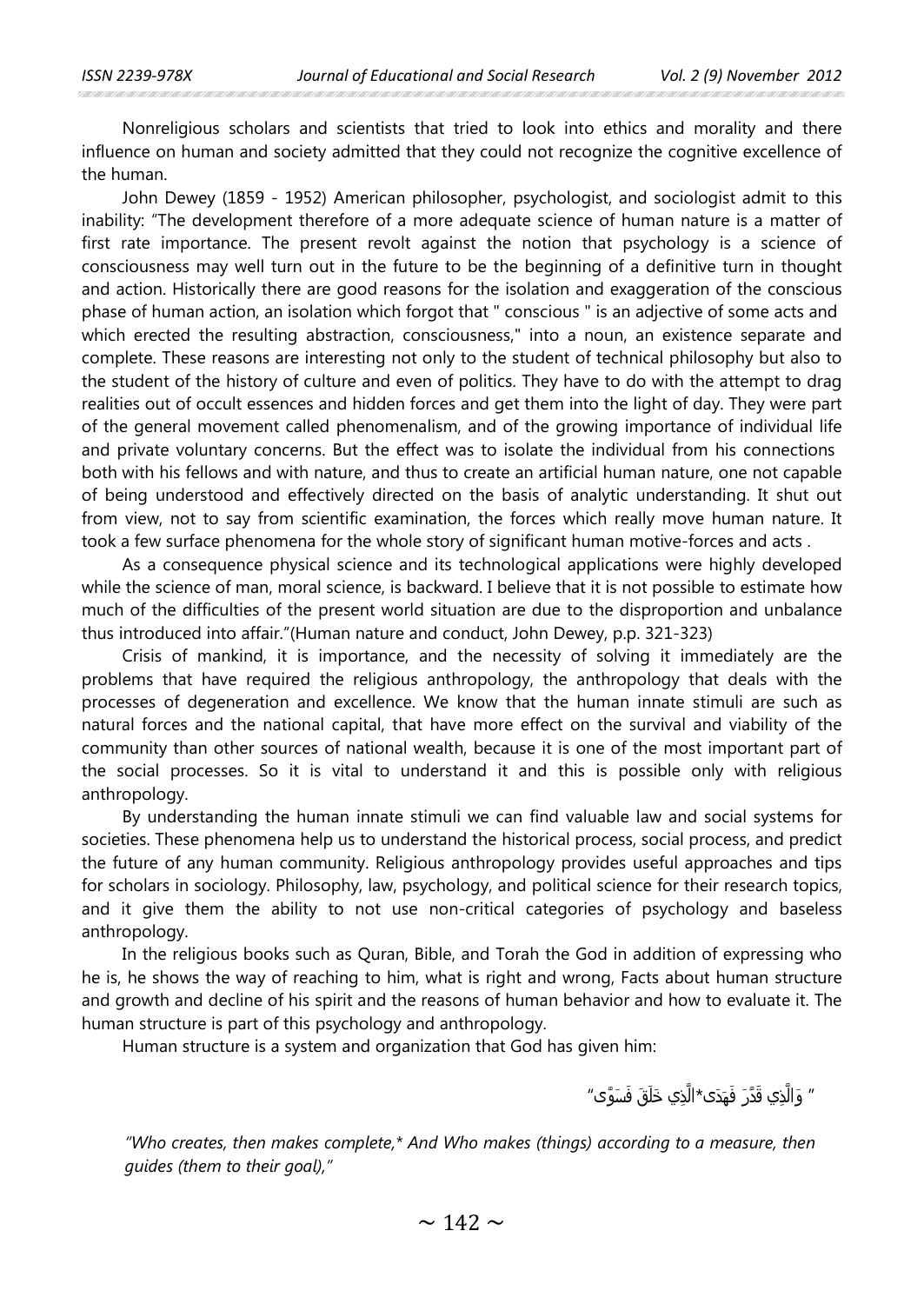Human structure is composition and mixture of negative and positive talents and abilities and features a variety forces:

> "إِنَّا خَلَقْنَا الْإِنسَانَ مِن نُّطْفَةٍ أَمْشَاجٍ نَّبْتَلِيهِ فَجَعَلْنَاهُ سَمِيعًا بَصِيرًا" **ٔ** َ;

*"Surely we have created man from a small life-germ uniting (itself): We mean to try him, so we have made him hearing, seeing."*

There is independent will for the man that gives him the ability to select and to be responsible for what he does or does not do; his personality will improves with the temptation.

> ″ وَقَدْ خَابَ مَن دَسَّاهَا\* قَدْ أَفْلَحَ مَن زَكَّاهَا\* فَأَلْهَمَهَا فُجُورَهَا وَتَقْوَاهَا\*وَنَفْسٍ وَمَا سَوَّاهَا″ ٔ ا ا<br>ا َ َ

*"And the soul and Him Who made it perfect,\* Then He inspired it to understand what is right and wrong for it;\* He will indeed be successful who purifies it,\* and he will indeed fail who corrupts it."*

This theory about the human structure is contrary to all human imagination. Philosophers, sociologists and psychologists who have addressed this issue, believe in that human nature is either absolute good or evil. Some imagine human as a whit piece of paper that society, family, economic conditions and the ways they are produced and the relation between them can draw any lines they desire on it. As if evil, oppression, arrogance, wars, murder and pillage, or devouring are behaviors that is caused by social environment or disability or poverty or from psychotic and intellectual disorders.

# **Human character**

The most important matter on human character that Islamic anthropology has to say is as follows: human character existent with in the within the existent system of the world and universe.

- A. This structure is influenced by social and natural environment and it has effects on both, by Qualitative transformation of people in a society their nature and social environment changes too.
- B. Among individuals there are common features that they are based on, when we talk about human structure or character we mean this part of human.
- C. Some hereditary characteristics that is dedicated to some people or a social group it's their special character and it's apart from the common features.
- D. in our personality there is a vulnerable part that put us in biological and moral danger. These vulnerabilities that are rooted in our innate structure can be called negative talents.
- E. Beside this vulnerable section of our structure, there are positive talents and abilities that were granted to us that help to get closer to God, and try to approach his moral attitudes.

Some of those talents are: 1. Intelligence, or talent to dominate nature. 2. Knowledge of itself existence. 3. Personality. 4. Wisdom. 5. Knowledge of God, and good and bad. 6. Will. 7. Knowledge of weaknesses and opportunities of environment and its structural. 8. Seeking the truth. 9. Knowing mechanisms of excellence. 10. The ability to repent.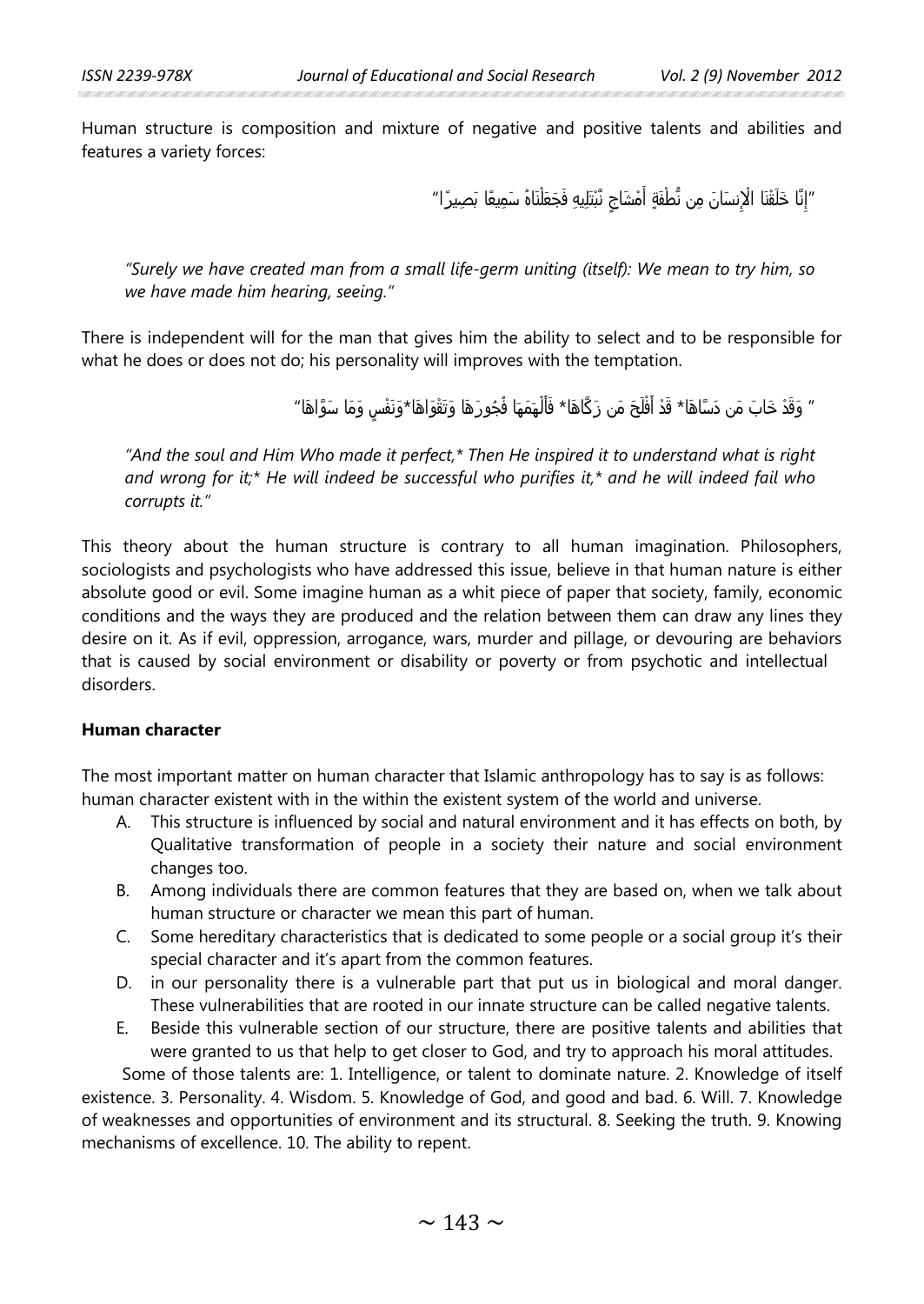Some of the human entity structures such as, family, race, and somewhat social environments, have imposed upon him without his will.

ْبَعْدَهُ، الَّذى قَصُرَتْ عَنْ رُؤْيَتِهِ اَبْصارُ النّاظِرِينَ، وَعَجَزَتْ ۚ اَلْحَمْدُ لِلَّه الْآوَّلِ بِلا اَقَلِ كانَ قَبْلَهُ، وَالْاخِرِ بِلا اخِرٍ يَكُونُ *"* ََْوَاخْتَرَعَهُمْ عَلى مَشِيَّتِهِ اخْتِراعاً، ثُمَّ سَلَكَ بِهِمْ طَرِيقَ اِرادَتِهِ، عَنْ نَعْتِهِ اَوْهامُ الْواصِفينَ. اِبْتَدَعَ بِقُدْرَتِهِ الْخَلْقَ ابْتِداعاً، ا<br>ا ًوَ بَعَثَهُمْ فى سَبيلِ مَحَبَّتِهِ، لايَمْلِكُونَ تَأْخيراً َعَمَّا قَدَّمَهُمْ اِلَيْهِ، وَ لايَسْتَطيعُونَ تَقَدُّماً اِلى ما اَخّرَهُمْ عَنْهُ، وَجَعَلَ لِكُلِّ َ:<br>ا ً زادَهُ ناقِصٌ، وَ لايَزيدُ مَنْ نَقَصَ مِنْهُمْ زائِدٌ، ثُمَّ ضَرَبَ لَهُ فِه ¸رُوحٍ مِنْهُمْ قُوتاً مَعْلوماً مَقْسُوماً مِنْ رِزْقِهِ، لايَنْقُصُ مَنْ ًَ قْصـم الْحَيوةِ اَجَلاً مَوْقوُتاً، وَ نَصَبَ لَهُ اَمَداً مَحْدُوداً، يَتَخَطْأُ إِلَيْهِ بِاَيّامِ عُمُرِهِ،وَ يَرْهَقُهُ بِاَعْوامِ دَهْرِهِ، حَتّى اِذا ־لَغَ ِا ِا َl<br>. ًَآثَرِهِ، وَ اسْتَوْعَبَ جِسابَ عُمُرِهِ، قَبَضَهُ اِلى ما نَدَبَهُ اِلَيْهِ مِنْ مَوْفُورِ ثَوابِهِ، اَوْ مَحْذُورِ عِقابِهِ، لِيَجْزِكَ الَّذينَ اَسآؤُا بِما ֺ<u>֓</u> ٔ نیست<br>سال ٔ<br>ا َْ"عَمِلُوا، وَ يَجْزِىَ الَّذِينَ آَحْسَنُوا بِالْحُسْنى، عَدْلاً مِنْهُ، تَقَدَّسَتْ آَسْمآؤُهُ، وَ تَظاهَرَتْ الآؤُهُ، ًَ

*"Praise belongs to God, the First, without a first before Him ,the Last, without a last behind Him. Beholders' eyes fall short of seeing Him, describers' imaginations are not able to depict Him.He originated the creatures through His power with an origination, He devised them in accordance with His will with a devising .Then He made them walk on the path of His desire,He sent them out on the way of His love.They cannot keep back from that to which He has sent them forward ,nor can they go forward to that from which He has kept them back. He assigned from His provision to each of their spirits nourishment known and apportioned. No decreaser decreases those, whom He increases ;no increaser increases those of them whom He decreases .Then for each spirit He strikes a fixed term in life ,for each He sets up a determined end ;he walks toward it through the days of his span,he overtakes it through the years of his time.Then, when he takes his final step and embraces the reckoning of his span , God seizes him to the abundant reward or the feared punishment to which He has called him ,That He may repay those who do evil for what they have done and repay those who do good with goodness as justice from Him (holy are His names, and manifest His boons)." (The Perfect Book of al-Sajjad, In Praise of God)*

## **Linkage of human character with the world**

The reactions that we show toward sin and ignominy as regret and discomfort and toward good work and oblation as pleasure and confidence it is not the only reaction toward these behaviors, because human forms a small part of existence System and he himself is a system that they function together. As soon as we prayer or do good deeds, both our entity and the existence System of the universe will move in an harmony to promote us and to give and show divine mercy.

Specific mercy is a particular massive and continuous process of existence system of the world that will be actualized by worshiping God and good deeds that people do. But the common mercy of God is not as a reword like the specific mercy, it is given to all creatures as boon and benignity. The specific mercy a reward to people who use there boon and benignity in the right way that will count as thanks to God for what he has given us, but it will be Withhold from those who are disbelievers of God and how misuse the boons and benignities that were given to them.

The agony and the torment is this withholding specific mercy from God and the Satisfaction and comfort is the security and confidence that is caused by receiving the specific mercy. This is the meaning of this verse:

> ″ وَادْخُلِي جَنَّتِي\* فَادْخُلِي فِي عِبَادِي\* ارْجِعِي إِلَى رَبِّكِ رَاضِيَةً مَّرْضِيَّةً\*يَا أَيَّتُهَا النَّفْسُ الْمُطْمَئِنَّةُ" َْ  $\overline{\mathsf{I}}$ <u>ً</u>